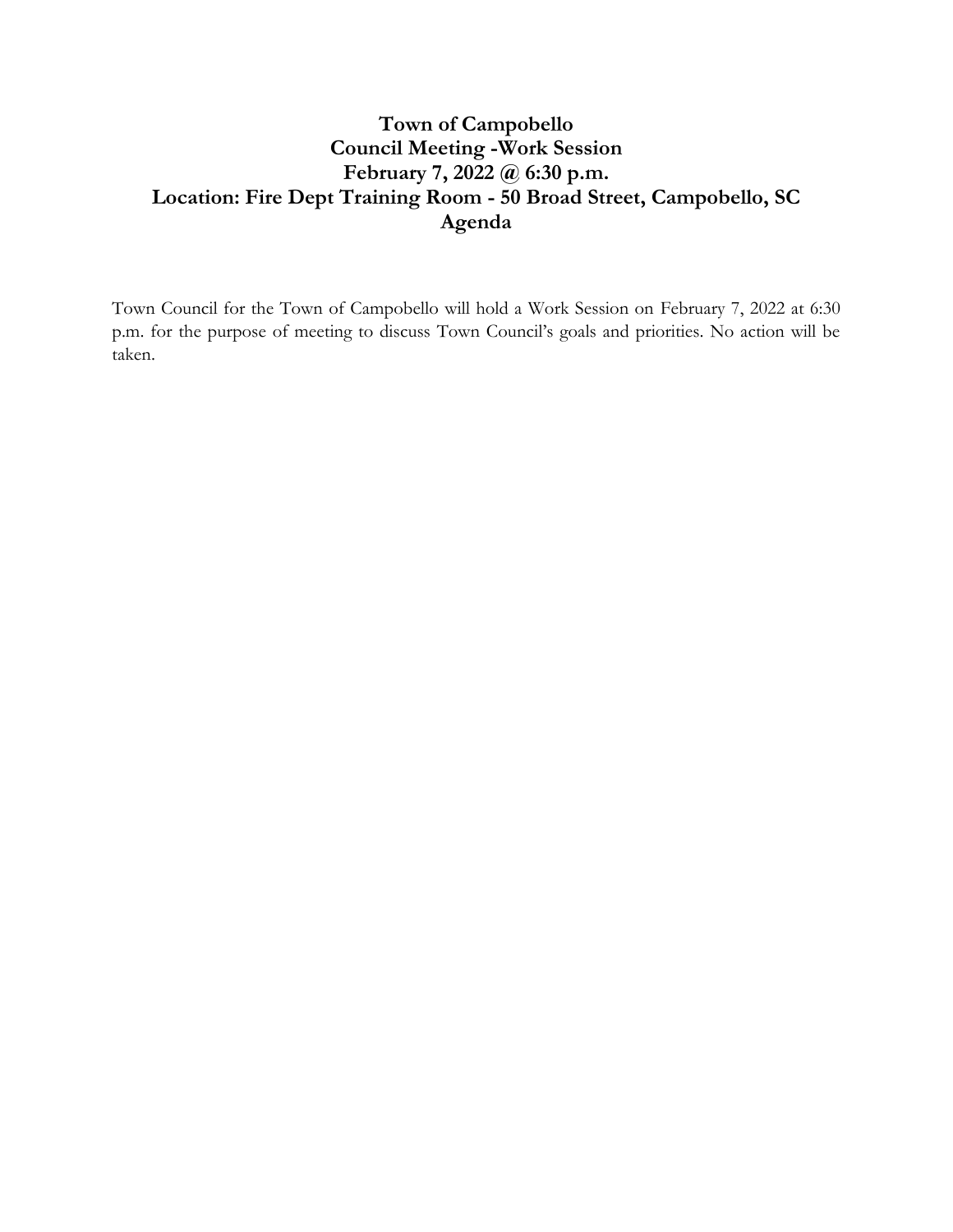# **Town of Campobello Council Meeting Agenda 50 Broad Street, Campobello, SC February 7, 2022 @ 7:00 p.m.**

Invocation

## **1. Opening**

a. Pledge of Allegiance

### **2. Introduction – Mayor and Council Members**

### **3. Minutes**

Review and approval of minutes from the January 3, 2022 work session, January 3, 2022 council meeting minutes and January 13, 2022 Special Council meeting minutes.

### **4. Police Department**

Calls reported for January 2022

## **5. Fire Department**

Calls reported for January 2022

### **6. Old Business** –

- Lighting to signs at entrances and update on park lights (J. Shamis)
- Pothole on Cantrell St.
- Update on repairs and widening of Old Asheville Hwy.
- Update on Road Fee Funds from the County
- Two new signs for Town
- Lighting survey update (All of council)
- Update on condemned homes (Police Chief)
- Town events schedule/Trash pickup day (Alician Sprouse, Aaron Ash)
- Update on project at Hwy 11/176 median (Jason Shamis, Aaron Ash)
- Update on any grants (Jason Shamis, Police Chief)
- Sidewalks in town update (Jason Shamis)
- Campobello Youth Council (Aaron Ash, Jason Shamis)
- South Pacolet River discussion (Jason Shamis)
- Update on quote on computers for council (Police Chief)
- Second Reading on Ordinance 2.224 Remote Meeting Policy
- We Believe In You and We Support You scholarships (A. Sprouse)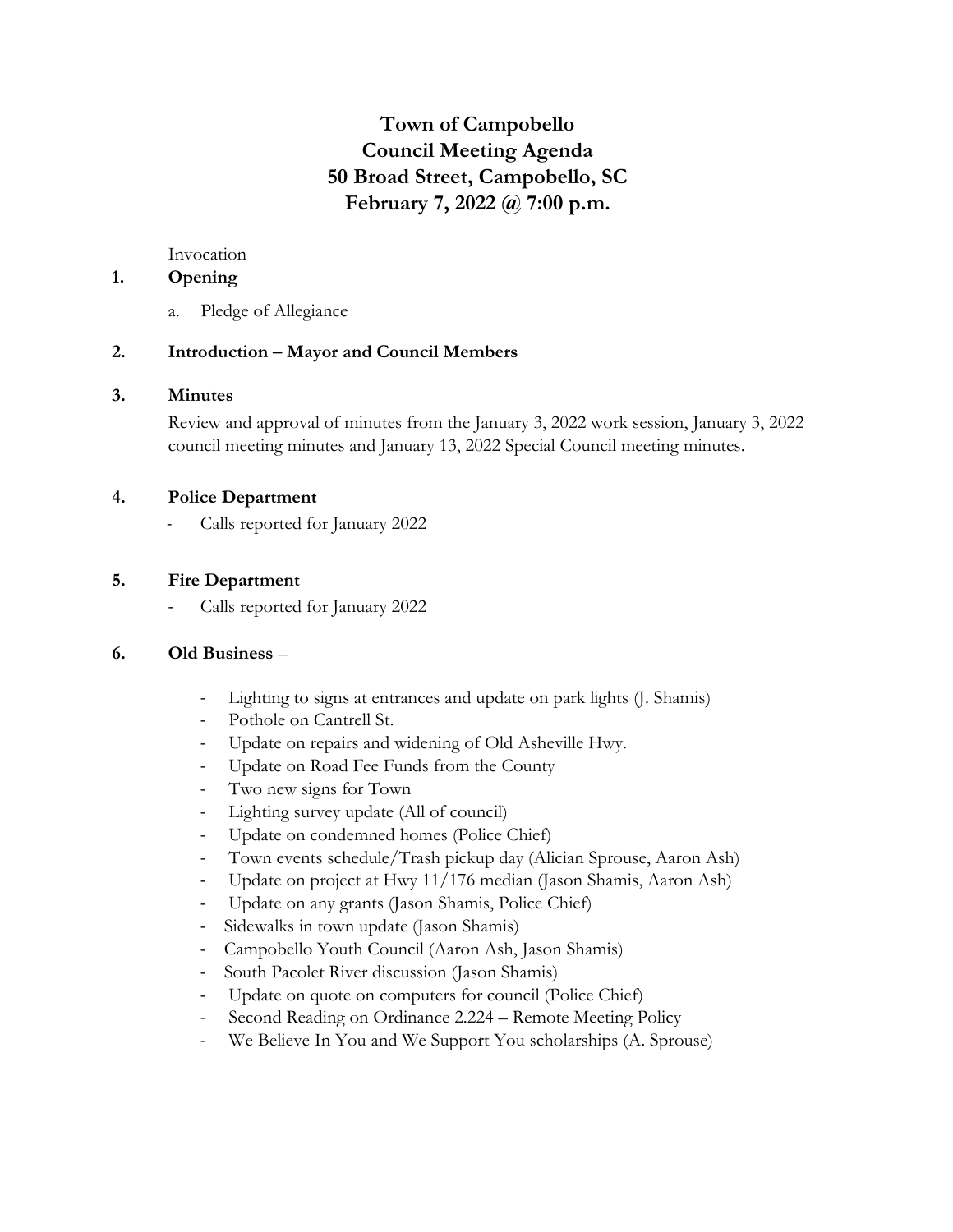# **7. New Business** –

- Discussion and vote on new candidates for Planning & Zoning Committee
- Update on rock wall down Asheville Hwy.
- Update on sewer

# **8. Other Business**

- Update from Planning and Zoning Committee

## **9. Adjourned**

Let it be known, there are times it may be necessary for the Council Members to enter an executive meeting during any Town Council meeting.